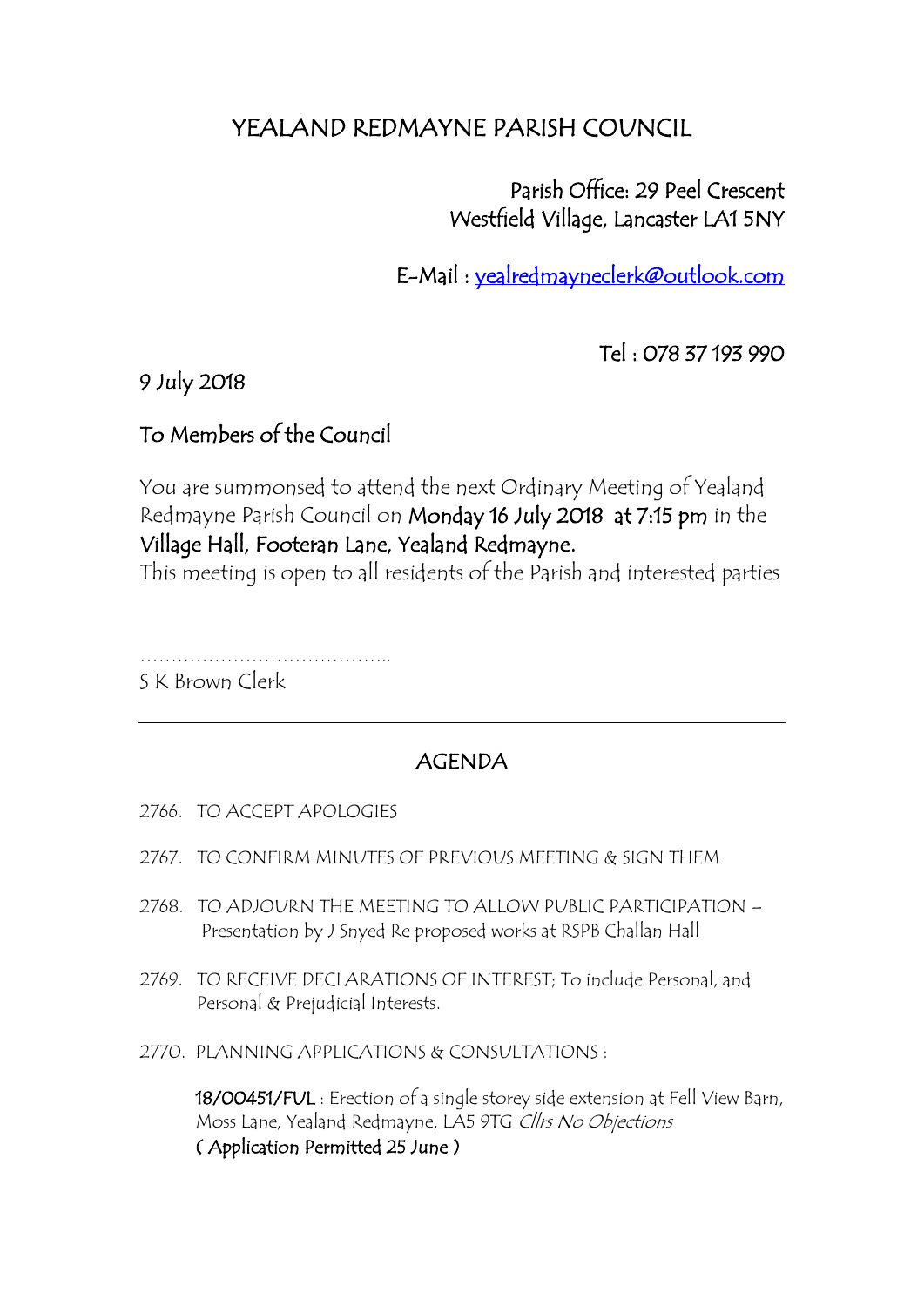18/00476/FUL : Yealand Hall Farm, off Milnthorpe Rd, Lancs. Alterations to existing vehicular access point. Note : Amended Application now shows address as Land Adjacent to Milnthorpe Rd. Cllrs No Objections ( Application Permitted 8 June )

 18/00538/FUL : Installation of a Juliet balcony to the rear elevation, new windows and glazed doors to the rear and side elevations and demolition of existing garage and erection of car port with ancillary living, at 33 Silverdale Road, LA5 9TA. Cllrs No Objections ( see also 18/00622/CU ) ( Application Permitted 8 June )

 18/00650/FUL : Conversion of existing garage into ancillary living accommodation, removal of garage door and installation of a replacement door and window to the existing front elevation and erection of external store to the rear at 23 The Meadows, LA5 9SY

#### ( Application Permitted 3 July )

 18/00622/CU : Change of use of land to domestic garden area, works to ground levels to create two terraces with retaining walls and fencing, at 33 Silverdale Road, LA5 9TA. ( See Also 18/00538/FUL )

Have Your Say: Consultation on the Launch of the Children & Family Well-Being Service ( Info circulated ). Closing Date for Comments 3 Aug

#### 2771. TO APPROVE PAYMENTS :

| $\pounds$ 164.67 (Already paid)             |
|---------------------------------------------|
| $\pounds$ 164.67 (Pay on 25 <sup>th</sup> ) |
|                                             |
|                                             |
|                                             |
|                                             |
|                                             |

 Deposit Account now £8,074.73, before any transfer made and the Current A/c has £ 324.04 before any payments are made. A Deposit of £250 from LCC Public Rights of Way Scheme is due soon.

- 2772. TO RECEIVE REPORTS FROM COUNCILLOR REPRESENTATIVES ( for information only )
- 2773. TO CONSIDER RISK ASSESMENT UPDATE AND SIGN
- 2774. TO CONSIDER FUTURE PROJECTS FOR THE CANAL; UPDATE LIFEBUOY INSTALLATION